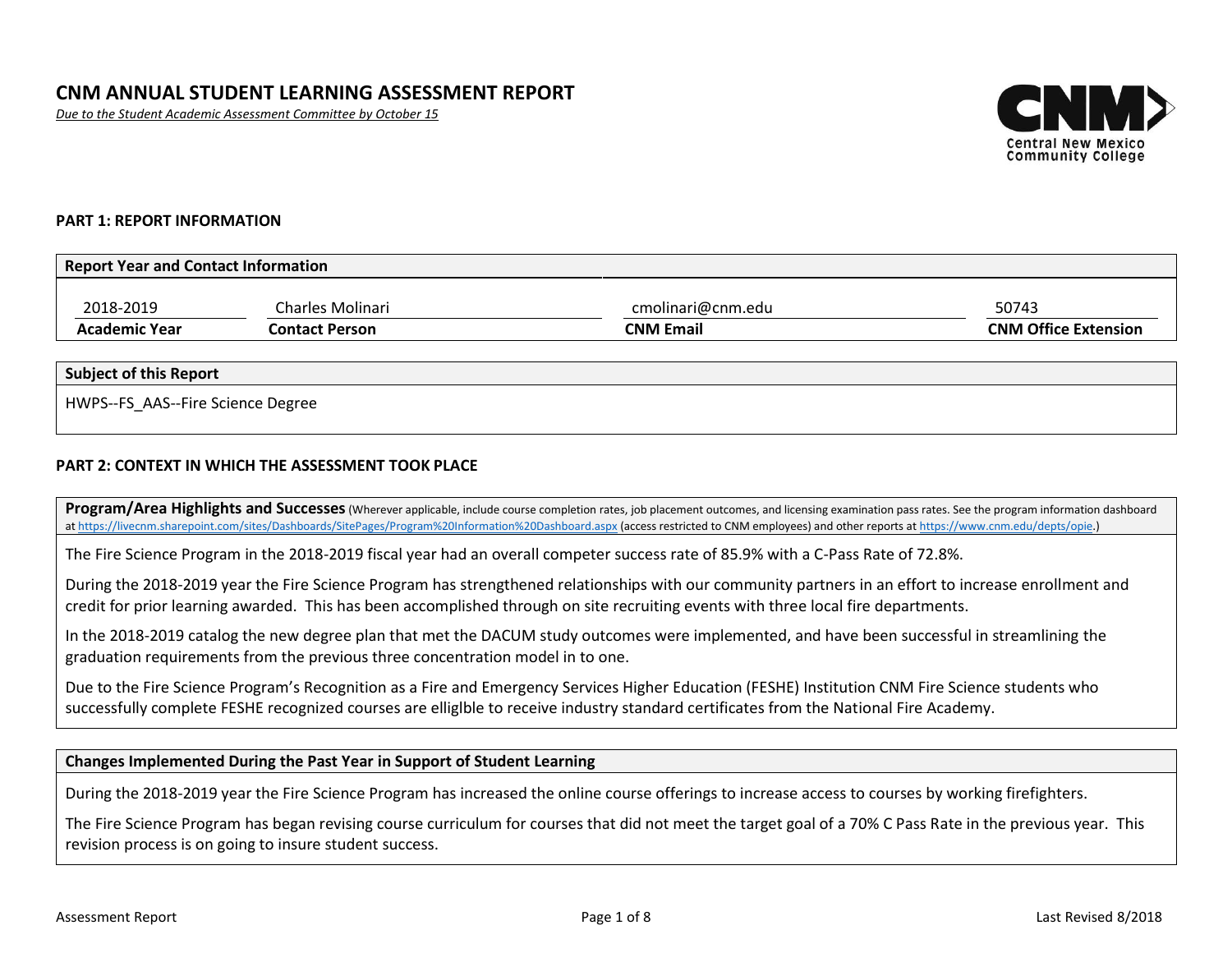# **PART 3: REPORT ON ASSESSMENT OF STUDENT LEARNING**

| <b>Assessment Method</b>                                                                                                                                        | <b>Type of Assessment</b><br>Tool | <b>Population</b><br>or Course(s)<br><b>Assessed</b>                       | <b>Graduate Learning</b><br><b>Outcome(s) Assessed</b>                                                                                                                                                                | <b>Mastery Level</b><br>(E.g., "Minimum score of 3<br>on a rubric scaled 0-4" or<br>"Minimum score of 75%") | <b>Targeted %</b><br><b>Achieving</b><br><b>Mastery</b> | <b>Outcome</b> |
|-----------------------------------------------------------------------------------------------------------------------------------------------------------------|-----------------------------------|----------------------------------------------------------------------------|-----------------------------------------------------------------------------------------------------------------------------------------------------------------------------------------------------------------------|-------------------------------------------------------------------------------------------------------------|---------------------------------------------------------|----------------|
| In class and certification<br>exams (embedded questions),<br>Field Day (skills practice,<br>practical scenarios), NWCG<br>examinations (embedded<br>questions). | Direct & Internal                 | FS 1504<br>Wildland<br>Firefighting                                        | 2. Explain the causes of<br>structural, wildland, vehicle,<br>and hazardous materials fires<br>and understand the effects of<br>fires in these settings so they<br>may predict fire behavior<br>while fighting fires. | C-Pass Rate of 70%                                                                                          | 85%                                                     | Target met     |
| In class exams (embedded<br>questions), unit assignments<br>(embedded questions), case<br>studies/discussions (rubrics),<br>class project (rubric).             | Direct & Internal                 | FS 1512<br><b>Building</b><br>Construction<br>for Fire<br>Prevention       | 2. Explain the causes of<br>structural, wildland, vehicle,<br>and hazardous materials fires<br>and understand the effects of<br>fires in these settings so they<br>may predict fire behavior<br>while fighting fires. | C-Pass Rate of 70%                                                                                          | N/A                                                     | Target not met |
| In class exams (embedded<br>questions), Practical exercises<br>(skill sheets), NMFTA IFSAC<br><b>Examination (embedded</b><br>questions and skill sheets).      | Direct & Internal                 | FS 1820<br>Hazardous<br><b>Materials</b><br>Awareness<br>and<br>Operations | 2. Explain the causes of<br>structural, wildland, vehicle,<br>and hazardous materials fires<br>and understand the effects of<br>fires in these settings so they<br>may predict fire behavior<br>while fighting fires. | C-Pass Rate of 70%                                                                                          | 85%                                                     | Target met     |
| In class exams (embedded<br>questions), unit assignments<br>(rubrics), discussions (rubrics).                                                                   | Direct & Internal                 | <b>FS 2422 Fire</b><br>Behavior and<br>Combustion                          | 2. Explain the causes of<br>structural, wildland, vehicle,<br>and hazardous materials fires<br>and understand the effects of<br>fires in these settings so they<br>may predict fire behavior<br>while fighting fires. | C-Pass Rate of 70%                                                                                          | 78%                                                     | Target met     |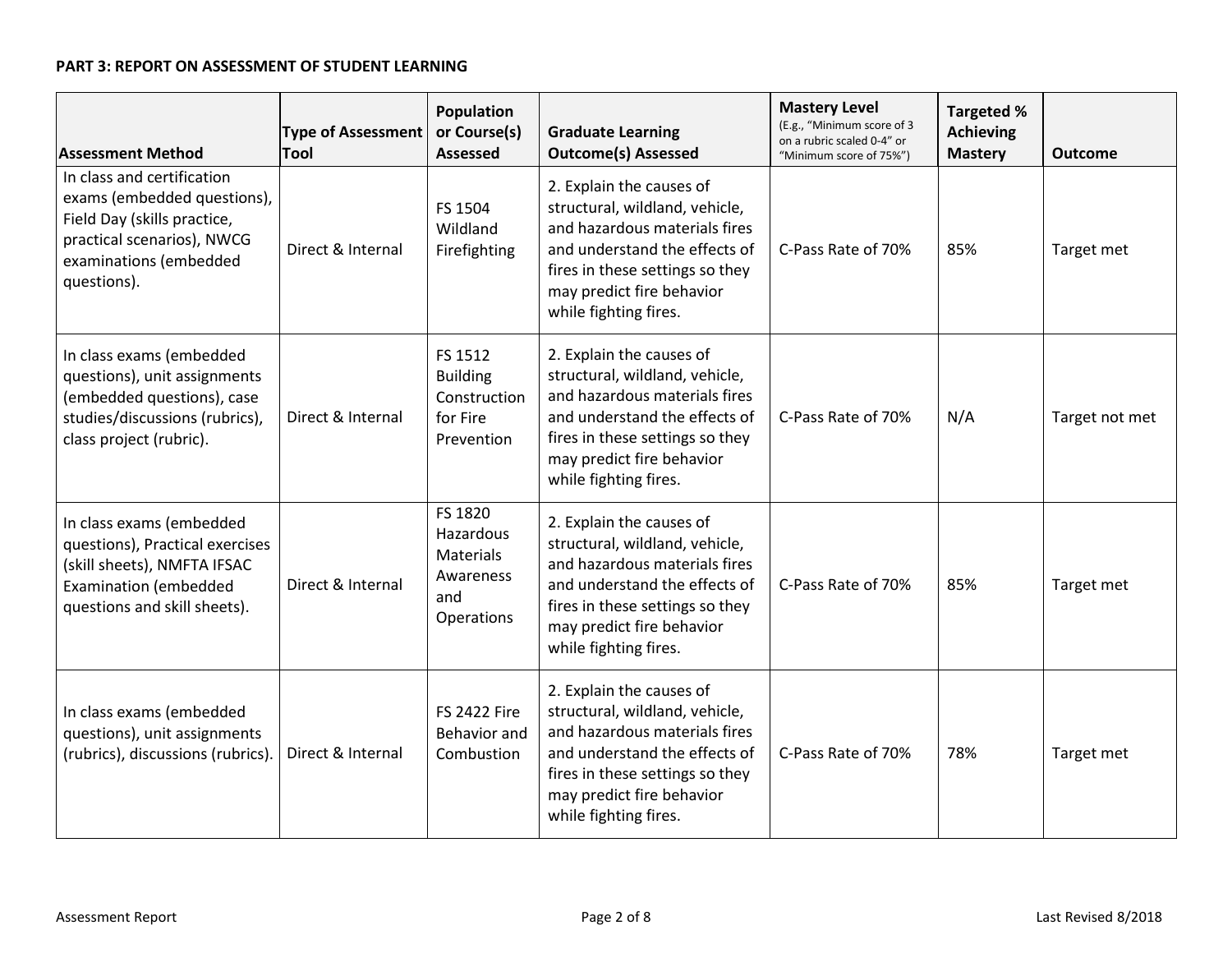| In class exams (embedded<br>questions), unit assignments<br>(rubrics), practical<br>demonstrations (rubrics).                                       | Direct & Internal | FS 2815<br><b>Wildland Fire</b><br>Patterns and<br>Prevention        | 2. Explain the causes of<br>structural, wildland, vehicle,<br>and hazardous materials fires<br>and understand the effects of<br>fires in these settings so they<br>may predict fire behavior<br>while fighting fires. | C-Pass Rate of 70%                  | N/A                | N/A             |
|-----------------------------------------------------------------------------------------------------------------------------------------------------|-------------------|----------------------------------------------------------------------|-----------------------------------------------------------------------------------------------------------------------------------------------------------------------------------------------------------------------|-------------------------------------|--------------------|-----------------|
| Unit exams (embedded<br>questions), unit assignments<br>(rubrics), practical exercises<br>(checklists).                                             | Direct & Internal | FS 2830<br>Wildland<br>Urban<br>Interface<br>Operations              | 2. Explain the causes of<br>structural, wildland, vehicle,<br>and hazardous materials fires<br>and understand the effects of<br>fires in these settings so they<br>may predict fire behavior<br>while fighting fires. | C-Pass Rate of 70%                  | 100%               | Target met      |
| In class exams (embedded<br>questions), unit assignments<br>(embedded questions), case<br>studies/discussions (rubrics),<br>class project (rubric). | Direct & Internal | FS 1512<br><b>Building</b><br>Construction<br>for Fire<br>Prevention | 3. Perform a prefire plan, and<br>identify the components of a<br>fire protection system.                                                                                                                             | C-Pass Rate of 70%                  | N/A                | Target not met  |
| In class exams (embedded<br>questions), unit assignments<br>(rubrics), case studies<br>(checklists).                                                | Direct & Internal | <b>FS 2001 Fire</b><br>Protection<br>Systems                         | 3. Perform a prefire plan, and<br>identify the components of a<br>fire protection system.                                                                                                                             | C-Pass Rate of 70%                  | 76%                | Target met      |
| In class exams (embedded<br>questions), discussion<br>questions (rubrics), case<br>studies (checklists).                                            | Direct & Internal | <b>FS 2814 Fire</b><br>Prevention                                    | 3. Perform a prefire plan, and<br>identify the components of a<br>fire protection system.                                                                                                                             | C-Pass Rate of 70%                  | 64%                | Target not met  |
| Click or tap here to enter text.                                                                                                                    | Choose an item.   | Click or tap<br>here to enter<br>text.                               | Click or tap here to enter text.                                                                                                                                                                                      | Click or tap here to<br>enter text. | Choose an<br>item. | Choose an item. |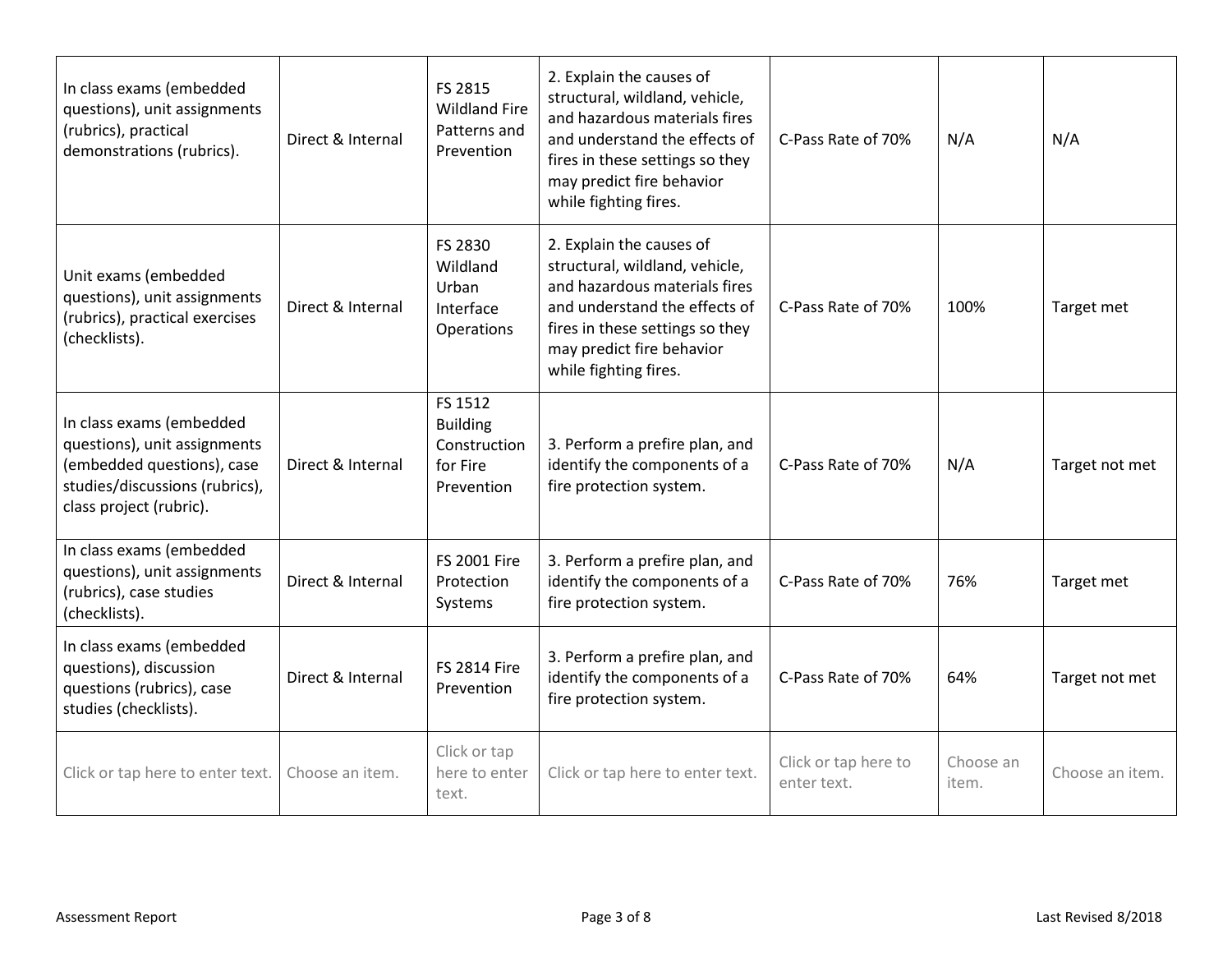### **Summary of Assessment Findings**

During the 2017-2018 reporting period Global Learning Outcomes 2 and 3 were measured. Data reported on the Enrollment and Course Success Metrics shows that the Fire Science program has a 72.8% C-pass rate, and an 85.9% completer success rate. The C-pass rate of FS 1512, and FS 2814 were 48% and 64% respectively.

#### **Interpretation of Assessment Findings**

In review of the assessment findings the majority of the courses have C-pass success rates well over the 70% mark. In evaluation of the FS 1512 and FS 2814 the curriculum and past student performance has been evaluated to determine the cause for the lower pass rates.

Action Plan in Support of Student Learning (Describe changes to be made that are based at least in part on the assessment interpretation. If the assessment did not yield useful information, describe changes to be made in the assessment methodology and/or criteria.)

During the evaluation of FS 1512 it was identified course project has attributed to the lower C-pass rate. The project has been evaluated and it has been determined by the instructional staff that the project can be divided into manageable smaller projects that meet the objectives so that such a large portion of the course grade does not hinge on one assignment. Additional revision to determine other methods for evaluating student competency may be necessary that will include curriculum and assignment revision. The FS 2814 curricilum has been evaluated as well, and it has been determined that a revision of the course curriculum to possibly include a new text is required.

Lastly, it was also identified that part-time faculty that have been assigned to teach course in the Fire Science Program had not been aware of the importance of dropping students who were no longer attending courses prior to the census and drop deaslines. This has also contributed to the decline in C-Pass rate.

The Fire Science Program has also begun the process of curricular mapping to professional standards with the assistance of the nursing program to develop a process for the creation of student success plans based on professional standards. As a part of mapping the FS curriculum to professional standards the GLO's will also be updated to match the degree plan implemented in the 2018-2020 catalog.

### *Please select all of the following that characterize the types of changes described in the above action plan:*

| $\boxtimes$ Assessment criteria revision | $\boxtimes$ Assessment methodology revision | $\boxtimes$ Assignment revision |
|------------------------------------------|---------------------------------------------|---------------------------------|
| $\Box$ Budgetary reallocation            | $\Box$ Change in teaching approach          | $\Box$ Course content revision  |
| $\boxtimes$ Curricular Revision          | $\boxtimes$ Faculty training/development    | $\boxtimes$ Process revision    |

| Recommendations, Proposals, and/or Funding Requests                                                                                                                                                                                                             | <b>Budget Needed</b> |
|-----------------------------------------------------------------------------------------------------------------------------------------------------------------------------------------------------------------------------------------------------------------|----------------------|
| It is recommended that the FS 1512, and 2814 courses be evaluated by the faculty to determine the course modifications<br>needed to ensure student success. It is requested that Faculty be allotted project compensation for the redesign of these<br>courses. | \$6,000              |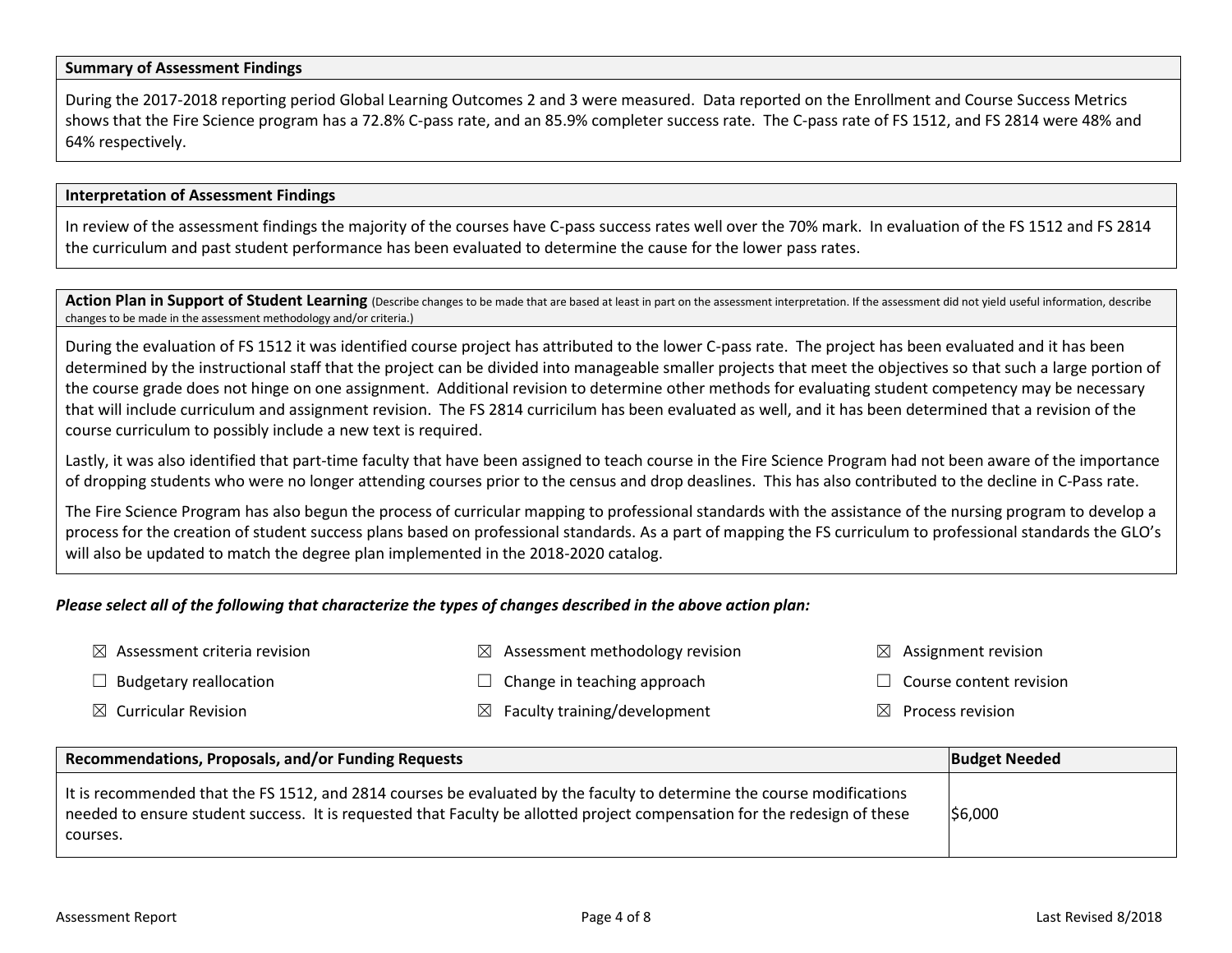# **PART 4: REMAINING YEARS IN CURRENT ASSESSMENT CYCLE PLAN** (including any revisions) **– OR -- UPCOMING ASSESSMENT CYCLE PLAN** (if this was the final year)

| <b>Years of Full Cycle</b> | Next Year's Assessment Focus (Describe how the next planned assessment is expected to provide information that can be used toward improving student learning.)                                                                                                                                                                             |
|----------------------------|--------------------------------------------------------------------------------------------------------------------------------------------------------------------------------------------------------------------------------------------------------------------------------------------------------------------------------------------|
| 2016-2020                  | The fire service career field continues to need a trained, skilled, and knowledgeable workforce. The Fire Science program continues<br>to support this need through graduating qualified candidates. The students are prepared for these jobs upon completion a vigorous<br>curriculum that meets the necessary student learning outcomes. |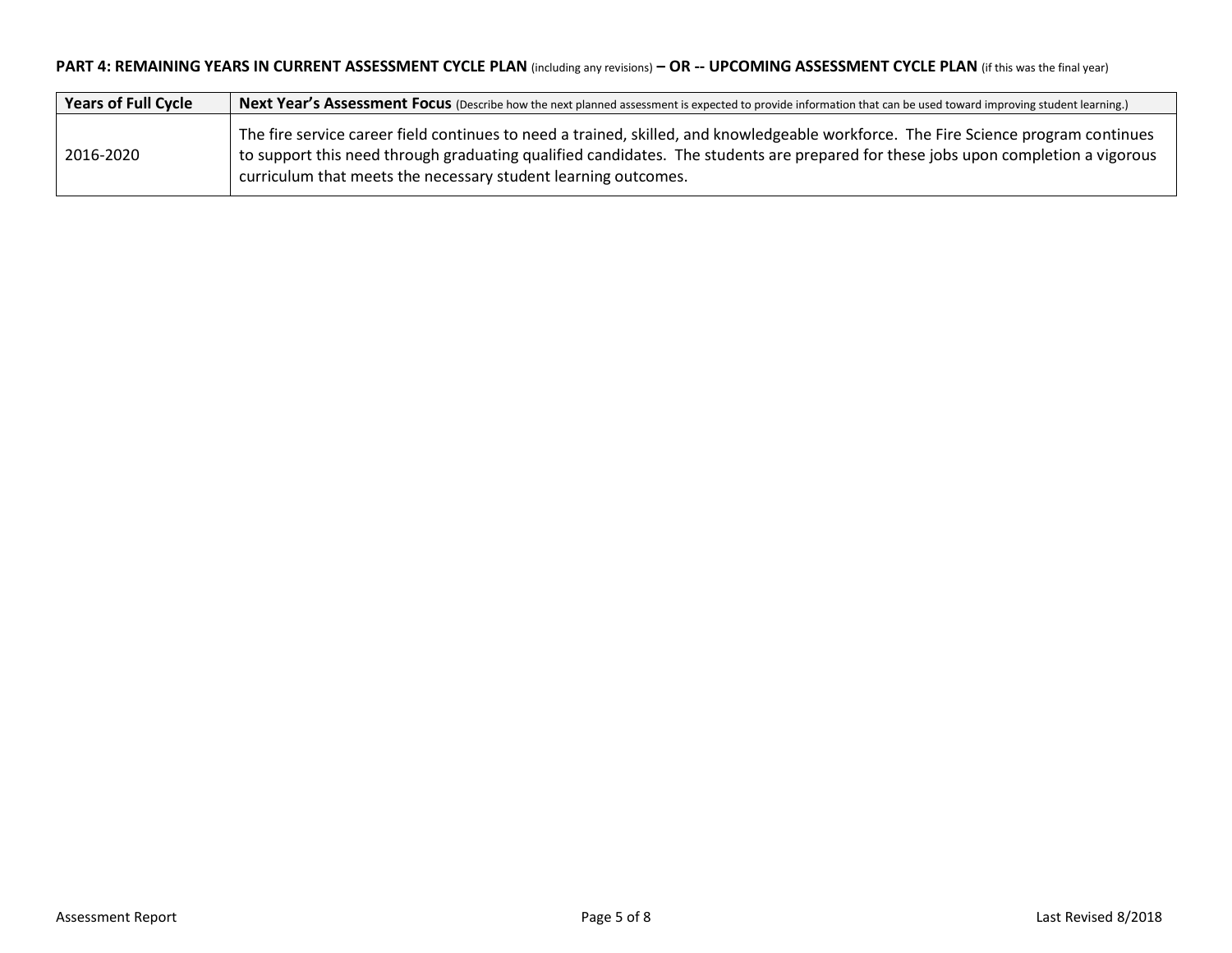| <b>Graduate Learning Outcomes to Be Assessed</b>                                                      | Years in which<br><b>Population/Courses to</b><br><b>Be Assessed</b><br><b>Assessment Is Planned</b> |                                                                                                                                                                                                                                                                                                         | <b>Planned Assessment Approach</b>                                                                                                                                                                                                                                                                                                                                                                                                                                                                                                                                                                                                                                                                                                                                           |  |
|-------------------------------------------------------------------------------------------------------|------------------------------------------------------------------------------------------------------|---------------------------------------------------------------------------------------------------------------------------------------------------------------------------------------------------------------------------------------------------------------------------------------------------------|------------------------------------------------------------------------------------------------------------------------------------------------------------------------------------------------------------------------------------------------------------------------------------------------------------------------------------------------------------------------------------------------------------------------------------------------------------------------------------------------------------------------------------------------------------------------------------------------------------------------------------------------------------------------------------------------------------------------------------------------------------------------------|--|
| 3. Perform a prefire plan, and identify the components<br>of a fire protection system.                | 2019 - 2020                                                                                          | FS 1512 Building<br><b>Construction for Fire</b><br>Prevention<br>FS 2001 Fire Protection<br>Systems<br>FS 2814 Fire Prevention                                                                                                                                                                         | In class exams (embedded questions), unit<br>assignments (embedded questions), case<br>studies/discussions (rubrics), class project<br>(rubric).<br>In class exams (embedded questions), unit<br>assignments (rubrics), case studies<br>(checklists).<br>In class exams (embedded questions),<br>discussion questions (rubrics), case studies<br>(checklists).                                                                                                                                                                                                                                                                                                                                                                                                               |  |
| 4. Understand and coordinate fire service organizations<br>and manage different types of emergencies. | $2019 - 2020$<br>$2020 - 2021$                                                                       | FS 1010 Principles of Fire<br>and Emergency Services<br>FS 1504 Wildland<br>Firefighting<br>FS 2402 Principles of Fire<br>and Emergency Services<br>Administration<br>FS 2419 Strategy and<br><b>Tactics</b><br>FS 2820 Wildland<br>Leadership<br>FS 2830 Wildland Urban<br><b>Interface Operations</b> | In class exams (embedded questions),<br>chapter assignments (embedded<br>questions) discussion questions/case<br>studies (rubrics).<br>In class and certification exams<br>(embedded questions), Field Day (skills<br>practice, practical scenarios), NWCG<br>examinations (embedded questions).<br>In class exams (embedded questions),<br>discussion questions (rubrics), unit<br>assignments (rubrics).<br>In class exams (embedded questions),<br>chapter assignments (embedded<br>questions) discussion questions/case<br>studies (rubrics).<br>In class exams (embedded questions), unit<br>assignments (rubrics), practical<br>demonstrations (skill sheets).<br>Unit exams (embedded questions), unit<br>assignments (rubrics), practical exercises<br>(checklists). |  |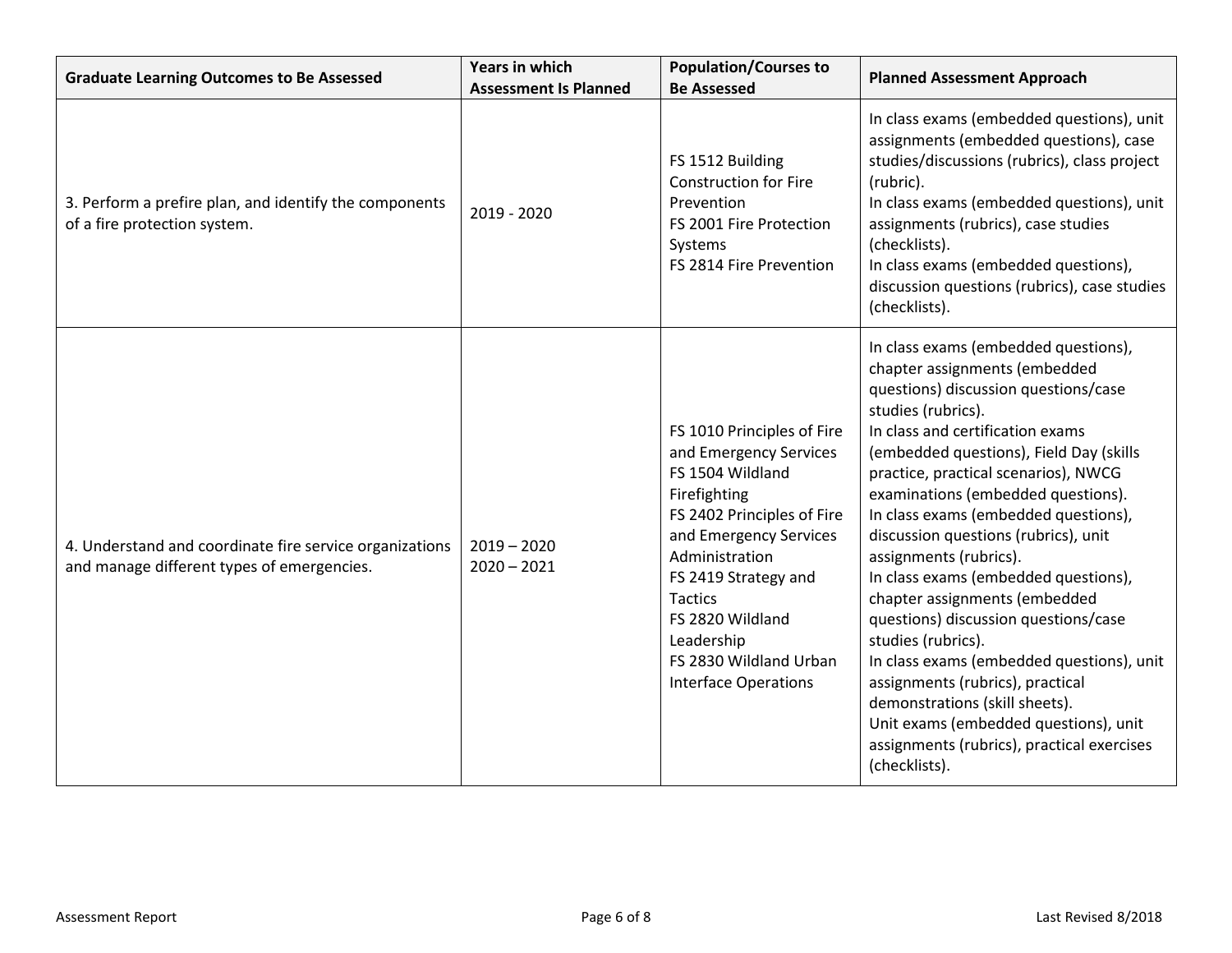| 5. Apply different tactics and strategies needed to fight<br>fires in a variety of situations. | $2020 - 2021$                       | FS 2008 Fire Protection<br><b>Hydraulics and Water</b><br>Supply<br>FS 2419 Strategy and<br><b>Tactics</b><br>FS 2820 Wildland<br>Leadership | In class exams (embedded questions),<br>chapter assignments (embedded<br>questions) discussion questions/case<br>studies (rubrics).<br>In class exams (embedded questions),<br>chapter assignments (embedded<br>questions) discussion questions/case<br>studies (rubrics). |  |
|------------------------------------------------------------------------------------------------|-------------------------------------|----------------------------------------------------------------------------------------------------------------------------------------------|----------------------------------------------------------------------------------------------------------------------------------------------------------------------------------------------------------------------------------------------------------------------------|--|
| Click or tap here to enter text.                                                               | Click or tap here to enter<br>text. | Click or tap here to enter<br>text.                                                                                                          | Click or tap here to enter text.                                                                                                                                                                                                                                           |  |
| Click or tap here to enter text.                                                               | Click or tap here to enter<br>text. | Click or tap here to enter<br>text.                                                                                                          | Click or tap here to enter text.                                                                                                                                                                                                                                           |  |
| Click or tap here to enter text.                                                               | Click or tap here to enter<br>text. | Click or tap here to enter<br>text.                                                                                                          | Click or tap here to enter text.                                                                                                                                                                                                                                           |  |
| Click or tap here to enter text.                                                               | Click or tap here to enter<br>text. | Click or tap here to enter<br>text.                                                                                                          | Click or tap here to enter text.                                                                                                                                                                                                                                           |  |
| Click or tap here to enter text.                                                               | Click or tap here to enter<br>text. | Click or tap here to enter<br>text.                                                                                                          | Click or tap here to enter text.                                                                                                                                                                                                                                           |  |
| Click or tap here to enter text.                                                               | Click or tap here to enter<br>text. | Click or tap here to enter<br>text.                                                                                                          | Click or tap here to enter text.                                                                                                                                                                                                                                           |  |
| Click or tap here to enter text.                                                               | Click or tap here to enter<br>text. | Click or tap here to enter<br>text.                                                                                                          | Click or tap here to enter text.                                                                                                                                                                                                                                           |  |